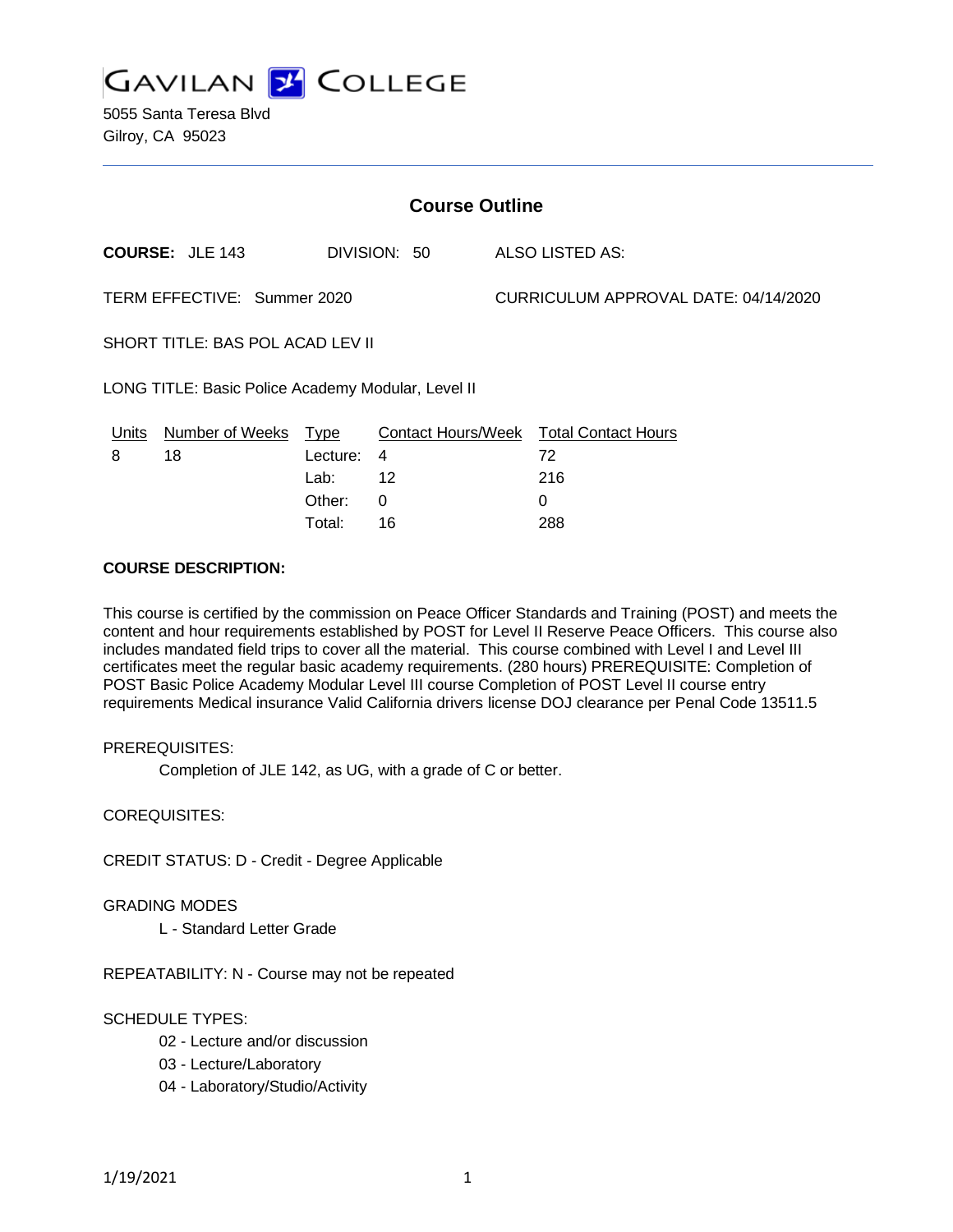## **STUDENT LEARNING OUTCOMES:**

By the end of this course, a student should:

1. Apply proper shooting techniques including daylight/night handgun use.

2. Analyze the role of law enforcement in society including ethics and leadership, community relations, persons with disabilities and community awareness.

3. Define and assess crime elements related to crimes against property and crimes against persons, evidence collection, and compose and evaluate investigative crime reports.

4. Select and demonstrate appropriate principles and procedures of use of force concepts and arrest and control techniques.

# **CONTENT, STUDENT PERFORMANCE OBJECTIVES, OUT-OF-CLASS ASSIGNMENTS**

Curriculum Approval Date: 04/14/2020

I. Leadership, Professionalism and Ethics

Students will demonstrate ethical standards and professionalism during class assignments.

a. Benefits of Ethical Behavior

b. Consequences of unprofessional and/or unethical conduct.

c. Ethical decision making strategies

Lab content:

Lecture and lab content are coordinated to provide lecture and hands-on activities at the same time.

II. Policing in the

**Community** 

Students will summarize crime prevention concepts during written assignment.

- 1. Recognize the crime elements required to arrest for:
	- a. Tactical Communication Skills
	- b. Community

**Partnerships** 

- c. Peace Officers Interactions with the Public
- d. Crime risks and crime prevention concepts
- e. Developing trust with the public
- III. Property Crimes

### **Students**

will study the elements required to arrest for crimes related to theft, and correctly classify these crimes as misdemeanors or felonies during role play scenarios.

- a. Theft
	- b. Burglary
- c. Vehicle theft
	- d. Receiving Stolen Property

e. Arson

- f. Possession of a Fire Bomb
- g. Vandalism
- IV. Crimes Against Persons/ Death Investigations

### **Students**

will identify the elements required to arrest for crimes related to injury, and to correctly categorize these crimes as misdemeanors or felonies during role play exercises.

1. Recognize the crime

elements required to arrest for: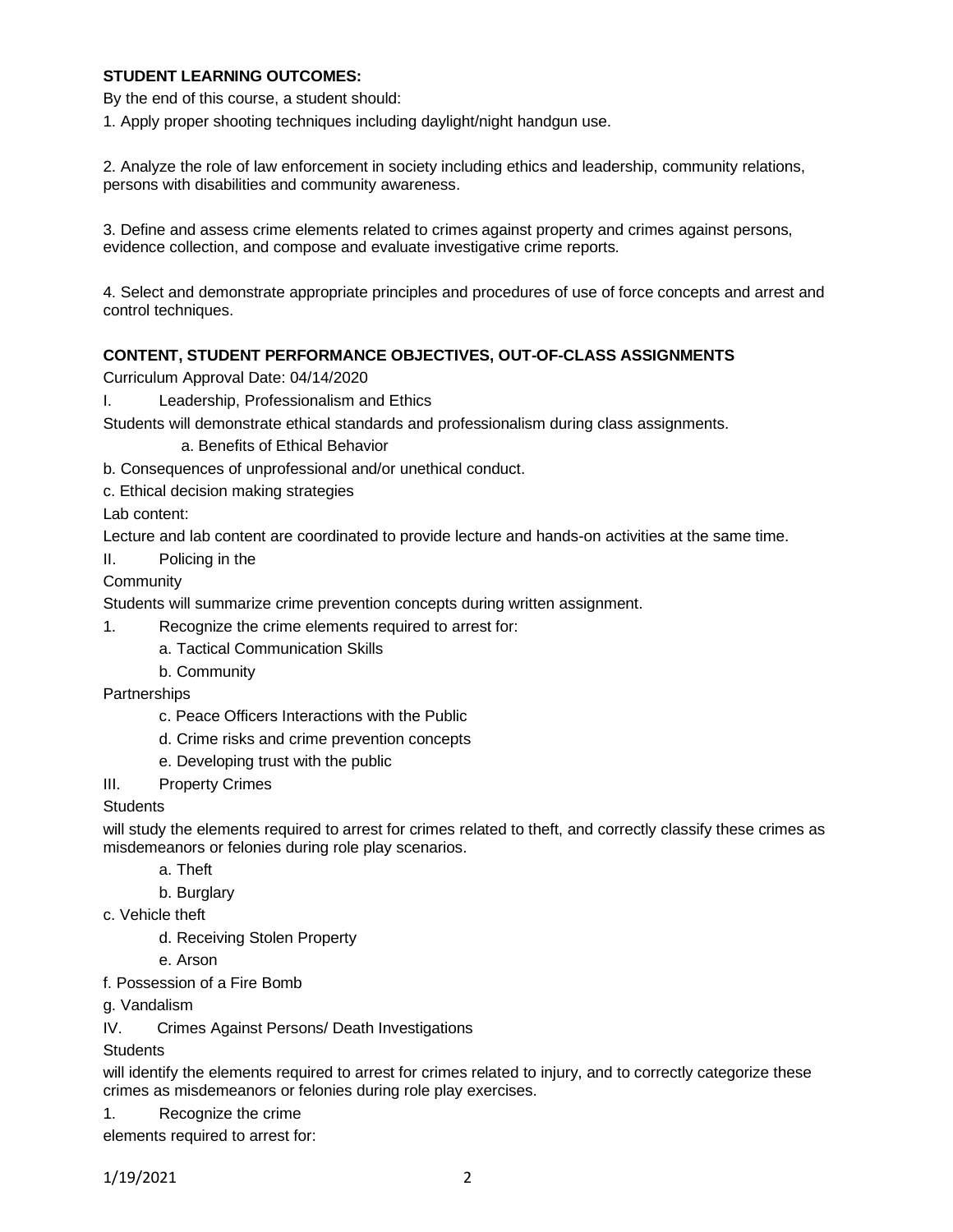- a. Battery
- b. Assault with a deadly weapon
- c. Kidnapping
- d. False Imprisonment
- e. Robbery
- f.

**Carjacking** 

- g. Child Abduction
- h. Murder/attempted murder
- i. Manslaughter
- V. General Crimes Statutes
- Students will identify the elements

required to arrest for crimes related to disorderly conduct, and to correctly categorize these crimes as misdemeanors or felonies during class exercises.

1. Recognize the crime elements required to

arrest for:

- a. Lewd conduct
- b. Invasion of privacy
- c. Prostitution
- d. Public intoxication
- VI. Controlled Substance

Students will identify components of a clandestine lab during class exercises.

- a. Discuss the impact of drugs on the body
- b. Methods for taking drug / entering the body
- c. Categories of controlled substances
- d. General indicators of use
- f. Crime elements
- g. Clandestine labs
- VII. Laws of Arrest

# Students will

identify the appropriate conduct during consensual encounters and detentions.

- 1. Recognize appropriate conduct during a consensual encounter
- a. Requesting information
- b. Interviewing witnesses at the scene of a crime or accident
- c. Conversing casually
- d. Disseminating information
- 2. Differentiate between a detention and a consensual

# encounter

- a. Detention requires reasonable suspicion of criminal activity
- b. A detention leads the person to believe he or she is not free
- to leave
- c. A consensual encounter requires no legal justification as
- long as officers are in a place they have a right to be
- 3. Differentiate between arrest and detention
- a. Arrest: taking into custody
- b. Detention: a stop, limited in scope, intensity and duration

that would cause a reasonable person to believe he or she is not free to leave

VIII. Search and Seizure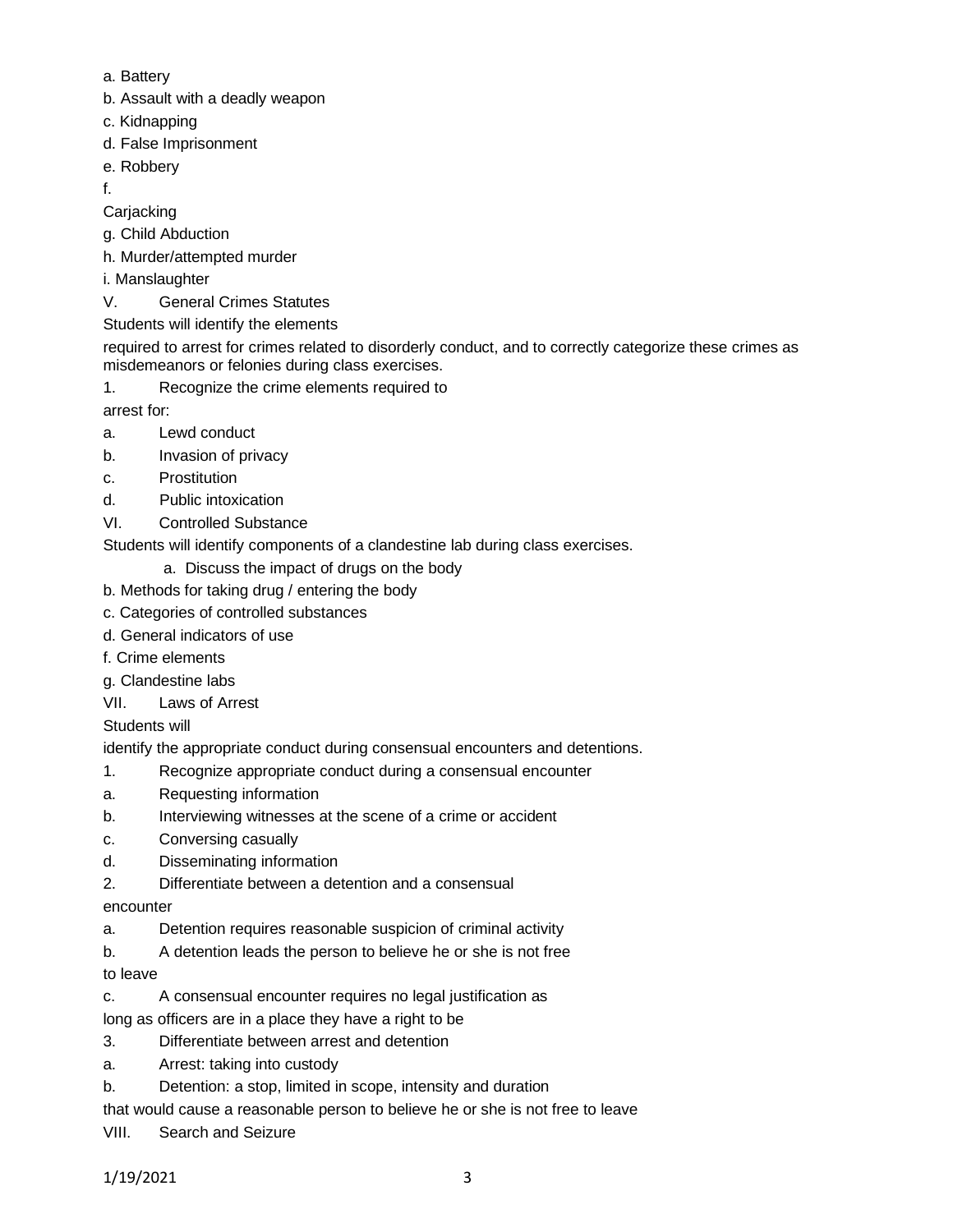Students will identify their responsibility, and potential for liability in the areas of search and seizure law.

1. Recognize probable

cause to search and its link between Fourth

Amendment protections and search and seizure law

a. Probable cause is required by constitution in order to obtain

a search warrant

b. Enough credible information to provide fair probability that

the object the police officers seek will be found

- 2. Recognize how probable
- cause serves as a basis for obtaining a

search warrant

- a. Fourth Amendment states warrants require probable cause
- b. Fair probability the object peace officers

seek will be found

at place searched

- c. Officer training, experience and collective knowledge
- IX. Presentation of Evidence

Students will identify types

of evidence during role playing scenarios.

- 1. Identify four types of evidence
- a. Testimonial
- b. Real
- c. Demonstrative
- d. Circumstantial
- 2. Recognize a peace officer?s role and responsibilities in ensuring

the admissibility of evidence:

- a. California Evidence Code 352
- b. Exclusionary Rule
- c. Opinion and expert testimony
- d. Privilege
- e. Credibility of witnesses
- X. Investigation Report Writing

Students will compose written investigative reports

that are well organized, and include facts needed to establish that a crime has been committed and all actions taken by officers were appropriate.

1. Summarize the primary questions that must be

answered by an

investigative report

- a. What?
- b. When?
- c. Where?
- d. Who?
- e. How?
- f. Why?
- 2. Explain the legal

basis for requiring investigative reports

a. State and federal statutes mandate law enforcement

agencies report certain events and incidents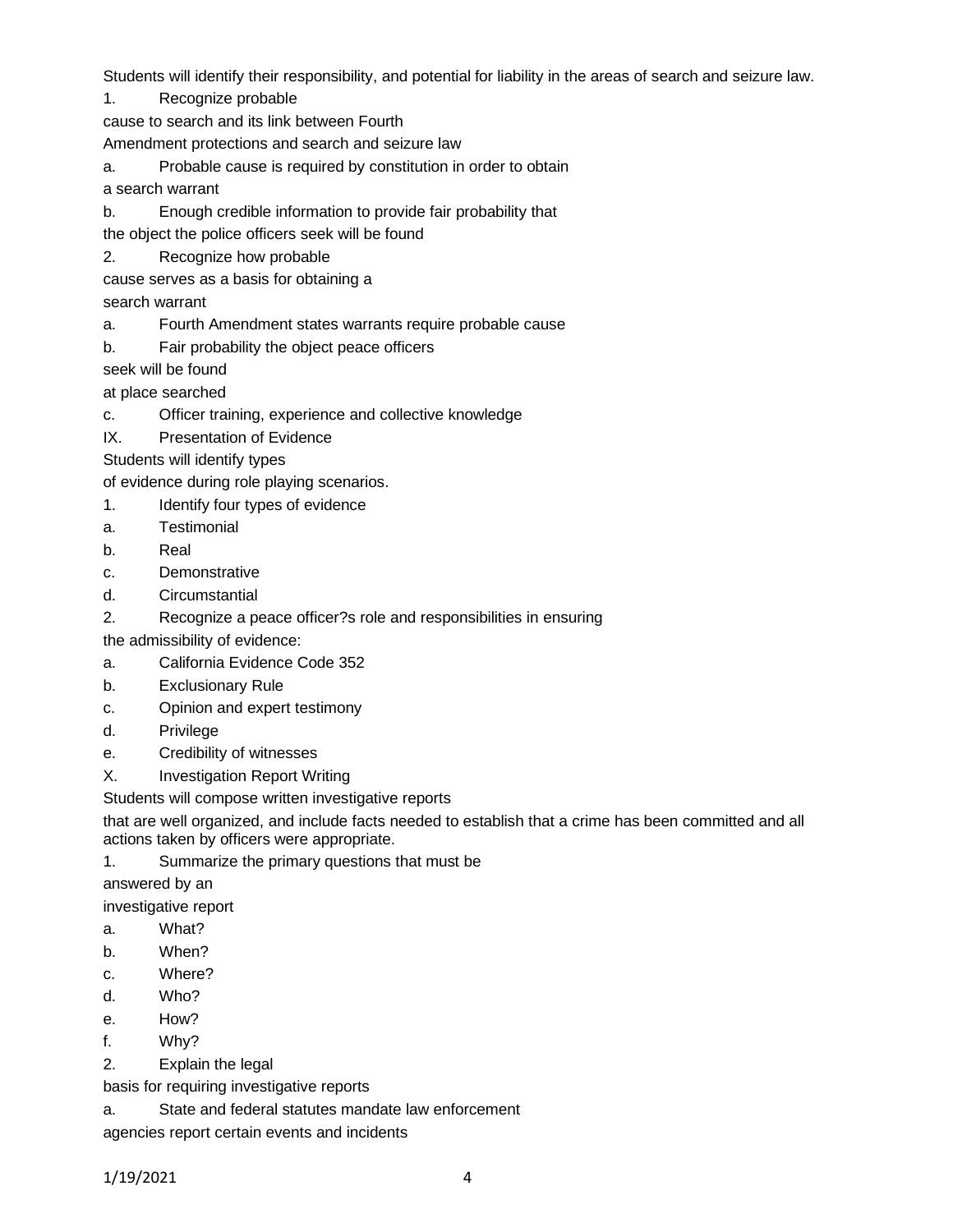# b. Report must

describe the nature and character of each

crime, note all

particular circumstances of that crime, and include all

supplemental

information pertaining to the suspected

criminal activity.

3. Apply appropriate actions for taking notes during a field interview

a. At the scene of an event

or incident,

b. When interviewing persons (e.g., victims, witness,

suspects, etc.),

c. Whenever an officer wishes to record specific facts for

inclusion in the report

d. Any time the officer wishes to remember specific details at

a later time

XI. Use of Force

Students will list and

demonstrate the use reasonable force to affect an arrest, to prevent escape, or to overcome resistance as authorized by the California Penal Code in class exercises.

1. Discuss reasonable force as

stated by law

a. How much and what kind of force a peace officer may use

in a given circumstance

2. Explain the legal framework establishing a peace officer's

authority during a legal arrest, including:

b. Subject's requirement to submit to arrest without resistance

c. Peace officer's authority to use reasonable force during a

detention or arrest

- 3. Define the term -force option-
- a. Force options are choices identified to a peace officer in

each agency's policy documentation.

XII. Patrol Techniques

Students must be able to develop appropriate law enforcement patrol strategies under a wide variety of circumstances and conditions during role play exercises of

situational and tactical awareness and provide appropriate response.

1. Officer Safety

2. Select appropriate actions for peace officers who are conducting

security checks

- a. Cover as much area as possible
- b. High crime risk
- c. Vary patrol patterns
- d. Investigative tactics and equipment
- 3. Describe patrol officer responsibilities

when preparing for each

patrol assignment, to include:

- a. Checking all personal equipment
- b. Acquiring any necessary information and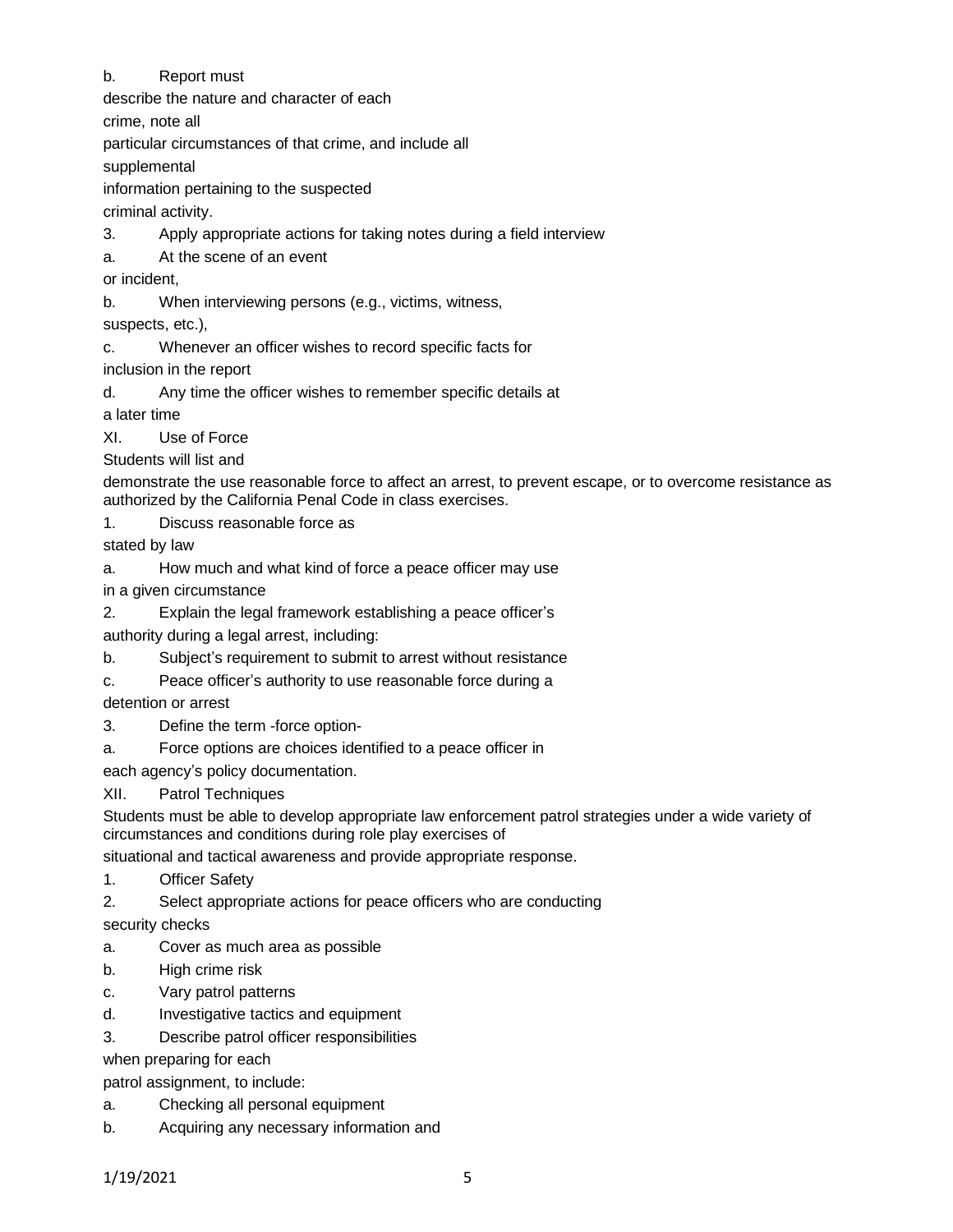materials/supplies

c. Inspecting each piece of equipment issued at beginning of

shift

d. Mental preparation

XIII. Vehicle Pullovers

Students will complete a written list and demonstrate the inherent risks involved when conducting a vehicle pullover in order to take the appropriate precautions necessary to ensure their own safety

as well as the safety of others during role play exercises.

- 1. Describe the three basic categories of vehicle pullovers, to include:
- a. Traffic enforcement pullover
- b. Investigative pullover
- c. High-risk pullover
- d. Officer Safety
- 2. Demonstrate safety techniques when initiating a vehicle pullover,

including:

- a. Selecting an appropriate location
- 3. Apply appropriate procedures for exiting the patrol unit
- a. Complete radio transmissions prior to activating emergency

lights

- b. Undo and clear seatbelt prior to coming to complete stop
- c. Place vehicle in park
- XIV. Crimes in Progress

Students will organize, plan and execute

specific arrival, approach, communication, and search tactics during role playing exercises.

1. Explain the importance of wearing soft personal body armor while

on patrol

a. Single most effective piece of safety equipment that a

peace officer can utilize

- b. Proper fit
- c. Maintained and cleaned
- 2. Discuss the elements
- of a tactical approach to a crime in progress

including:

- a. Nature of the crime
- b. Use and nonuse of warning lights and siren
- c. Appropriate

communication to agency

d. Uses cover and concealment upon arrival

3. Demonstrate effective officer actions for the safe and tactical

response to crimes in

progress involving:

- a. Shots fired
- 2. Burglaries
- 3. Robberies

a. Importance of body armor

- b. Deaths/assaults on peace officers
- c. Fatal errors analysis
- d. Respond effectively and safely to a crime in progress

1/19/2021 6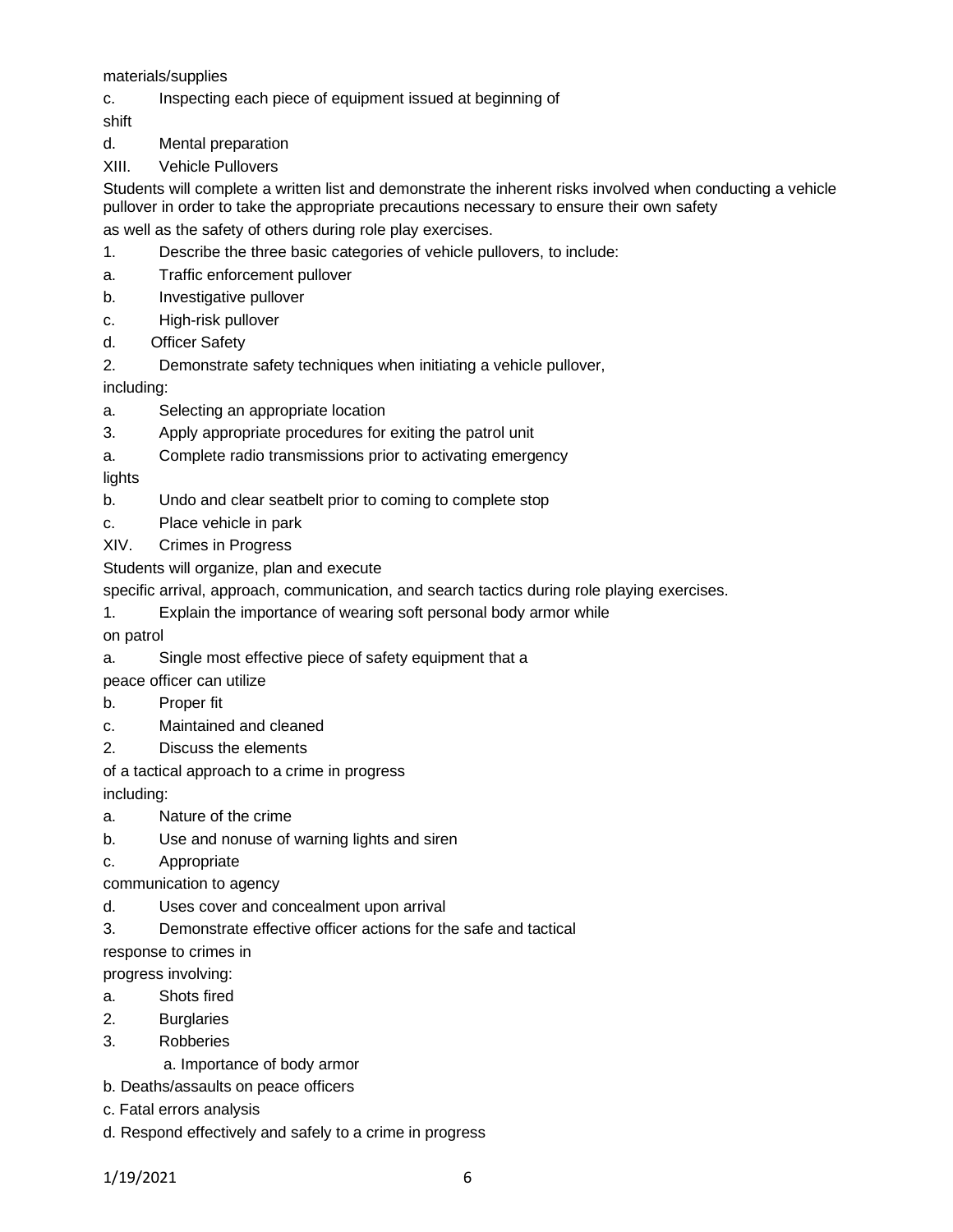- e. Crime scene perimeters
- f. Demonstrate effective officer actions for the

safe and tactical

response to crimes in progress

XV. Domestic Violence

Students will recognize the crime elements required to arrest for corporal injury, criminal threats and stalking.

1 Recognize the crime elements required to arrest a suspect for the

following crimes as applied to domestic violence incidents:

a Willful infliction of

- corporal injury
- b Criminal threats
- c Stalking
- d Malicious destruction of telephone, telegraph, cable
- television, or electrical lines
- e. Preventing or dissuading a witness or a victim from

testifying

2. Identify the differences between the types of court orders to

include:

- 1. Criminal protective/stay-away orders
- 2. Emergency Protective Orders
- 3. Restraining orders
- XVI. Investigation

Students will outline the total

range of basic criminal investigation procedures in order to make the appropriate decisions regarding the identification and preservation of physical evidence at the scene of a crime during role play

exercises and a written report.

- 1. Identify the goal of a criminal investigation
- a. Establish existence of criminal violation
- b. Identify and arrest the suspect
- c. Gather and present evidence in a court of law
- 2. Perform the steps of a preliminary criminal investigation,

including:

- a. Proceed safely to the scene
- b. Determine need for emergency medical services and aid

any injured persons

- c. Verify that a crime, if any, has occurred
- d. Identify and arrest the

suspect(s), if appropriate

3. Demonstrate appropriate precautions that should be taken prior to

collection and removal of physical evidence from a crime scene

a. Photograph

evidence

- b. Diagram location and position of items of evidence
- c. Take notes
- d. Wear appropriate clothing
- 4. Identify the purpose of collecting control/known

samples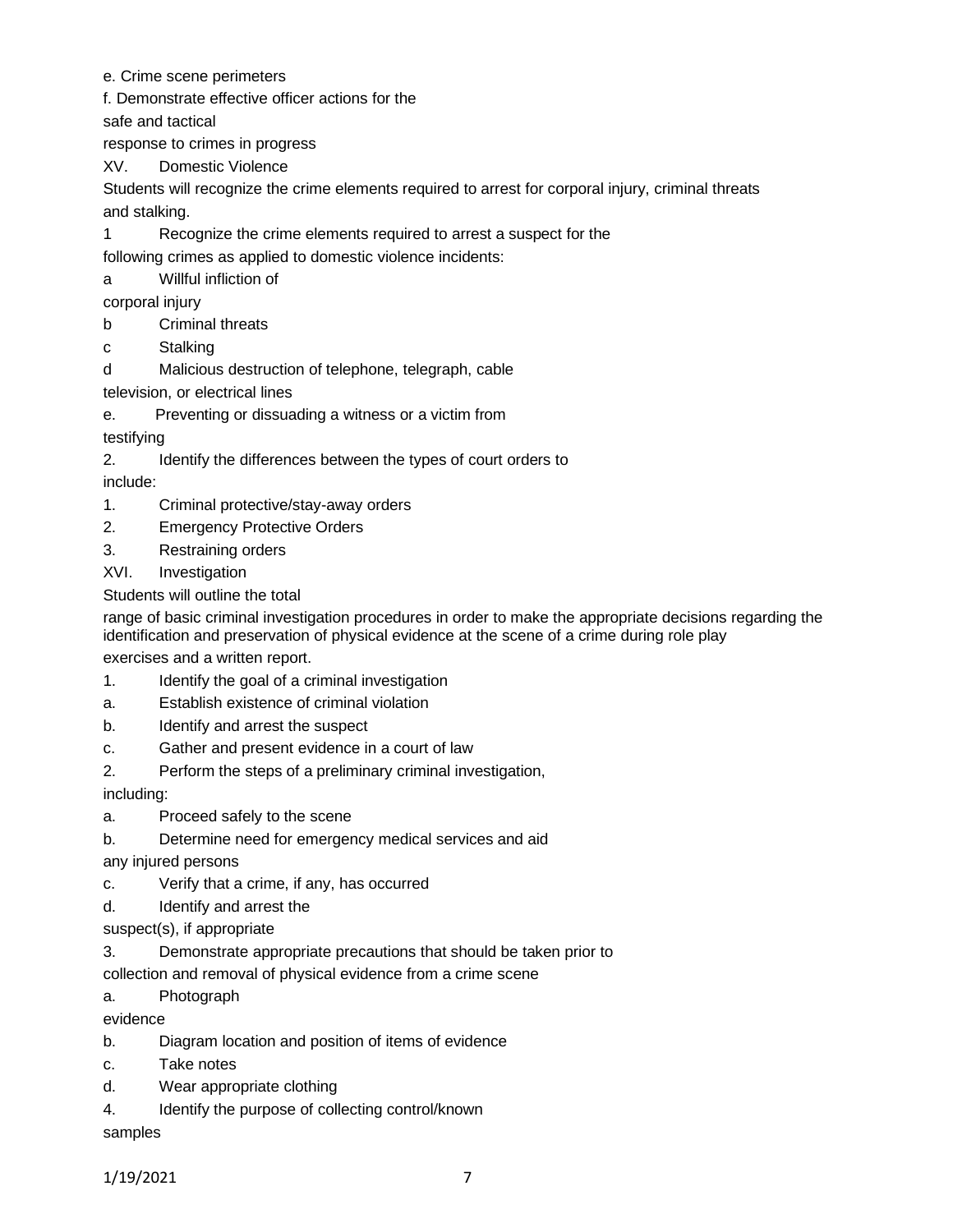a. Establish link between a piece of evidence and a person or

a crime scene

b. Exclude all other similar objects

XVII. Arrest and

Control Techniques/Defensive Tactics

Students will demonstrate the application of a restraint device (i.e., handcuffs, plastic flex cuffs, leg restraint devices, full body restraints) on a subject

during class exercises.

- 1. Demonstrate principles of defensive tactics, to include:
- a. Awareness
- b. Balance
- c. Control
- 2. Describe parts of an officer's

body that are most vulnerable to

serious injury

- a. Face / throat / head / neck
- b. Heart / kidneys / spine / groin
- c. Joints
- 3. Describe parts of an

Officer's body that may be used as personal

weapons for self defense or to overcome resistance by a subject

- a. Head
- b. Hands
- c. Arms
- d. Legs
	- e. Feet
- 4. Discuss a peace officer's justification to use controlling force on a

subject

- a. Subject's display of aggressive or assaultive behavior
- b. Physical size of subject
- c. Need for immediate control
- XVIII. Firearms/Chemical Agents
- Students will demonstrate competency in basic handgun shooting principles using a

handgun, while wearing body armor and duty equipment.

- 1. State the four fundamental rules of firearms safety
- a. Treat all firearms as if they are loaded
- b. Always keep the

firearms pointed in the safest possible

direction

c. Always keep fingers off the trigger until ready to fire the

firearm

d. Be

sure of the target and what is beyond it before firing the

firearm

- 2. Explain basic safety guidelines to be followed at a firing range
- a. Entering the firing

range

b. On the firing line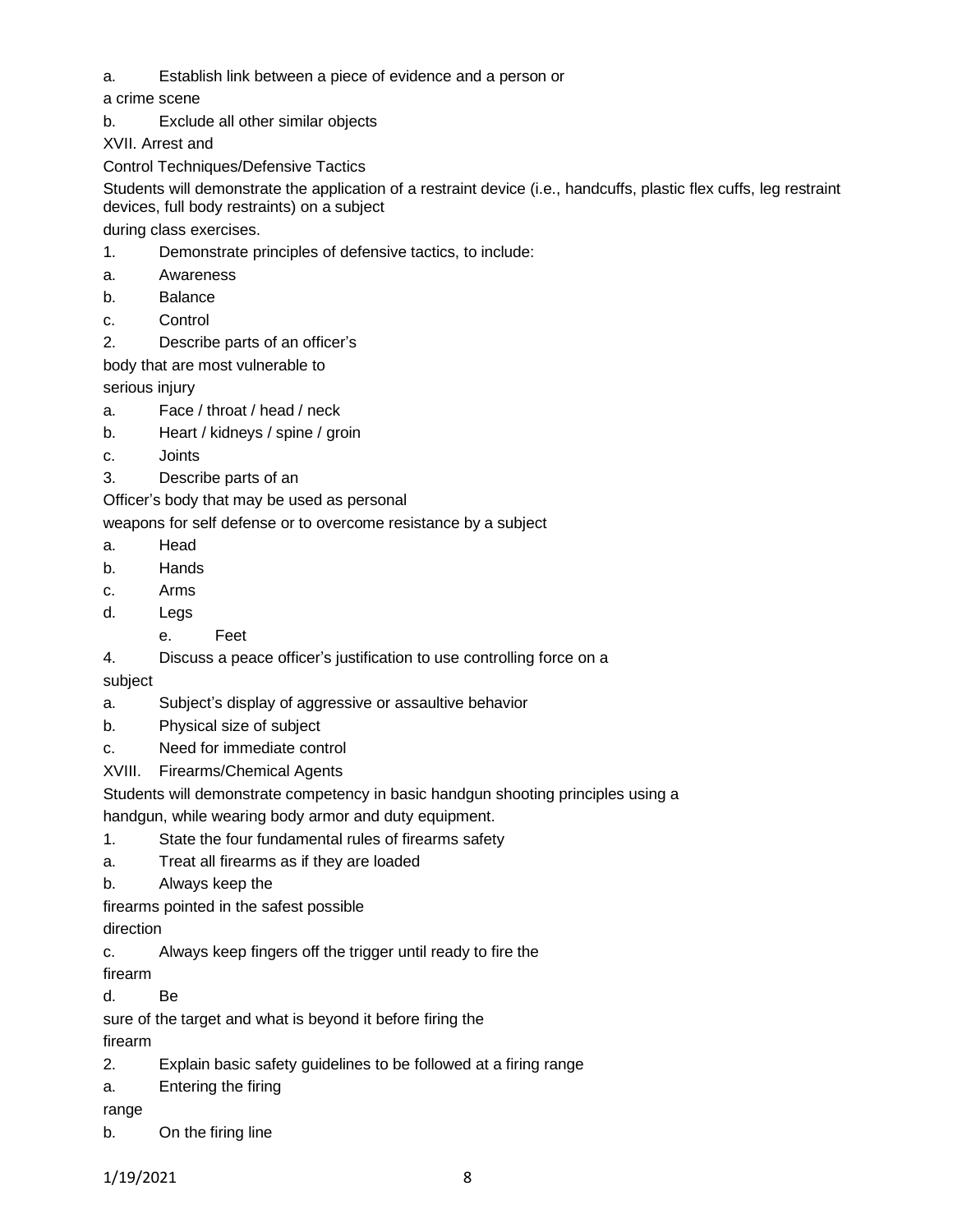- c. Handguns are unholstered
- 3. Describe the basic information about a semiautomatic pistol and

magazine, including:

- a. Primary components and their functions
- b. Steps for loading/unloading
- c. Steps for rendering the semiautomatic pistol safe
- 4. Describe the cycle of operation that takes

place with each single

pull of a semiautomatic pistol trigger

- a. Firing
- b. Unlocking
- c. Extracting
- d. Ejecting
- e. Cocking
- f. Feeding
- g. Chambering
	- h. Locking
- 5. Discuss the physiological and psychological effects of each of the

following chemical agents used by peace

officers:

- a. OC (oleoresin capsicum)
- b. CN (chloroacetophenone)
- c. CS (otho-chlorobenzylidene-molononitrile)
- XIX. Crimes Against the Justice System

Students will study the elements required to arrest for crimes against the judicial process and to correctly categorize these crimes as misdemeanors or felonies.

1. Recognize the crime elements

required to arrest for:

- a. Intimidating witnesses or victims
- b. Threats of retaliation
- c. Violating a court order
- 2. Recognize the crime classification as a

misdemeanor or felony.

- 3. Recognize the crime elements required to arrest for:
- a. Providing a false identity to a peace officer
- b. Falsely reporting a criminal offense

XX. Cultural Diversity / Discrimination

Students will compare and respect the complexities of cultural diversity to develop skills necessary for identifying and responding to California's

changing communities.

- 1. Define the terms:
- a. Culture
- b. Cultural diversity
- 2. Describe personal, professional, and organizational benefits of

valuing

diversity within the community and law enforcement

organizations

a. Enhanced officer safety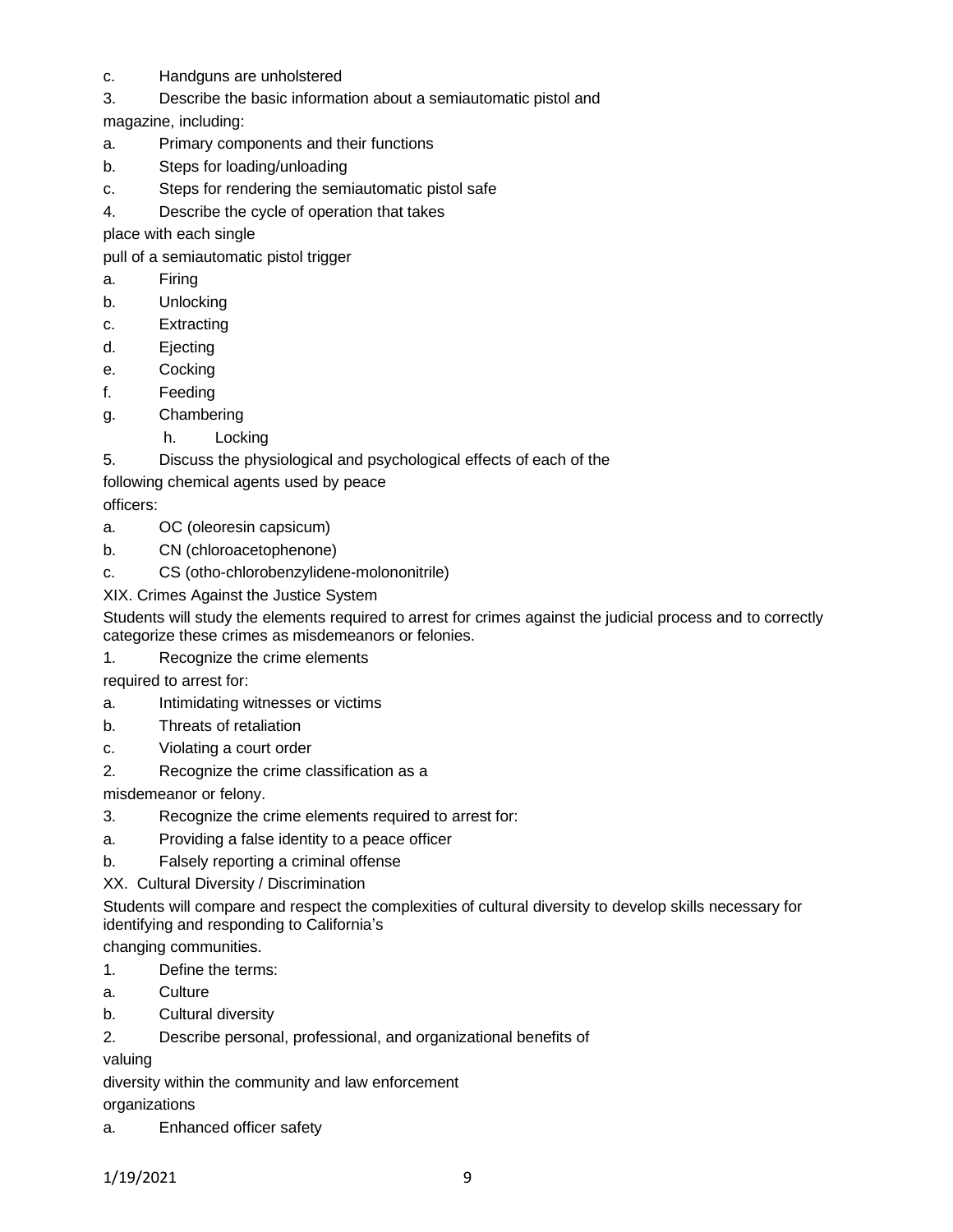- b. Increased personal and ethical satisfaction
- c. Career

survival

- d. Improved quality of service provided
- e. Enhanced community support and improved public trust
- 3. Explain the historical and current cultural composition of

California.

- a. Preconceived or over-simplified generalization
- b. Involving negative, or positive beliefs
- c. About another group
- XXI. Stress management

Students must examine and recognize the impacts of stress on the individual, the profession and the community.

- 1. Understand the signs and symptoms of stress
- a. Manifestations and

symptoms of stress

- 2. Recognize and identifying stress
- a. Critical incident stress
- b. Environmental stress

XXII. Professional Orientation

Students will

study the course guidelines and policies of the Basic Course as governed by the Commission on Peace Officer Standards (POST) and the Academy.

a. Orientation to surroundings and academy

expectations

b. Professional success

XXIII. Drill and Inspection

- a. Proper grooming standards
- b. Proper uniform standards
- c. Basic military

formation commands and maneuvers

XXIV. Testing

Students must pass all of the required standards, tests, quizzes and skills demonstrations required by POST.

- a. POST tests
- b. Academy Test

# **METHODS OF INSTRUCTION:**

Lecture, discussion and demonstration will serve as the medium of instruction. Audio-visual aids will be utilized as they facilitate meaningful instruction. Regular assignments will be made for out-of-class study and research. Individual guidance will be provided as required.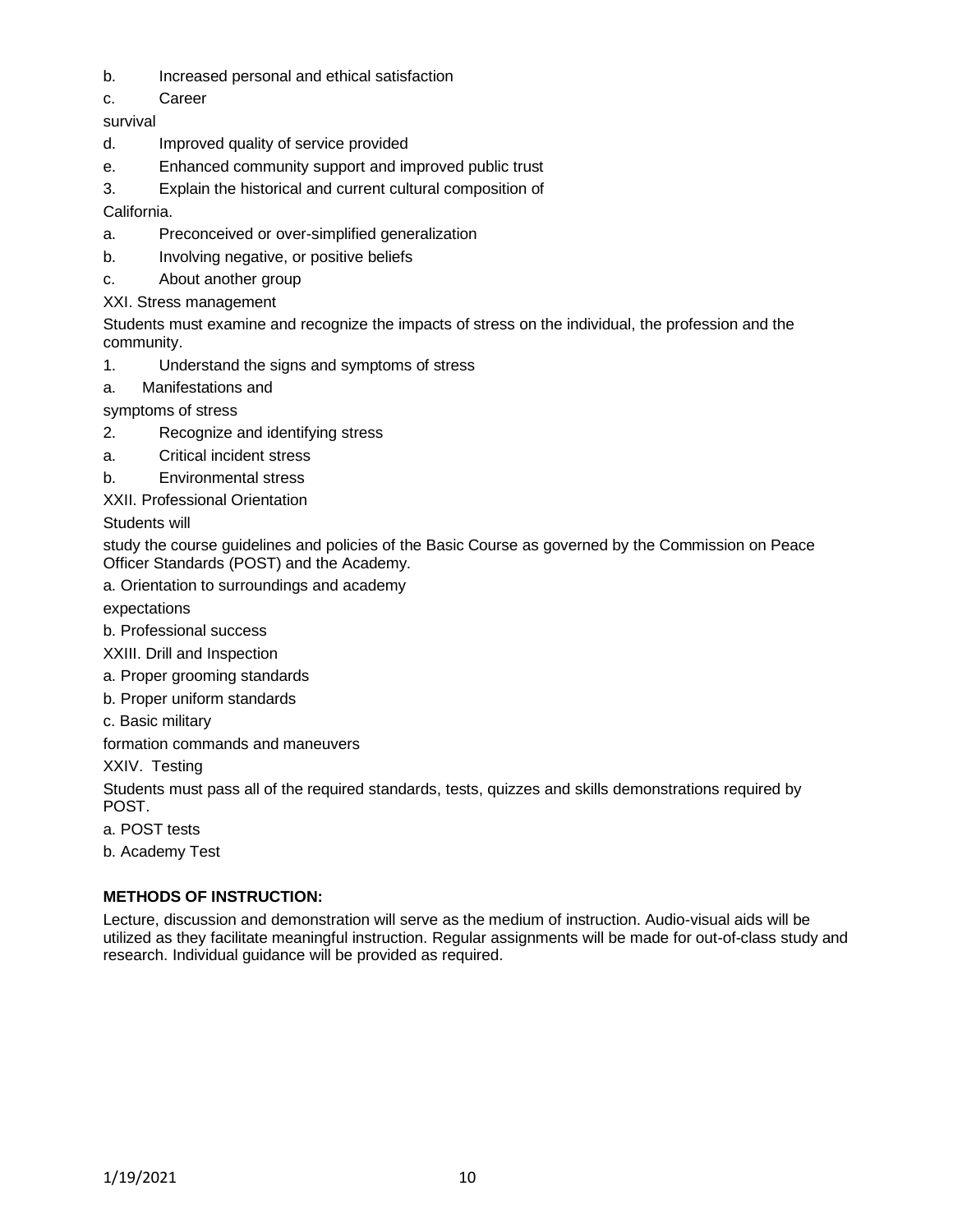# **OUT OF CLASS ASSIGNMENTS:**

Required Outside Hours: 140 Assignment Description: Reading POST Student Workbook Written Homework: Autobiography, Community Policing report, Search and Seizure report, Use of Force report Learning domain review including Sexual Harassment, Discrimination, Professionalism and Ethics Maintain Uniform Standards

# **METHODS OF EVALUATION:**

Writing assignments Percent of total grade: 25.00 % Complete investigation reports to be graded by instructor using POST standards. Problem-solving assignments Percent of total grade: 25.00 % Resolve simulated law enforcement situations efficiently and professionally, to be evaluated by instructor using POST standards. Skill demonstrations Percent of total grade: 25.00 % Students will participate in scenario testing to be evaluated by the instructor using POST standards. Objective examinations Percent of total grade: 25.00 % Range Safety Exam POST Learning Domain Exam Spelling Exam Radio Code Quizzes

# **Recommended Representative Textbooks**

California Penal Code Book. California : State of California,2020. Reading Level of Text, Grade: 12 California Peace Officers Standards and Training . POST Workbook and Learning Domains . California : POST ,2020. POST required material Reading Level of Text, Grade: 12